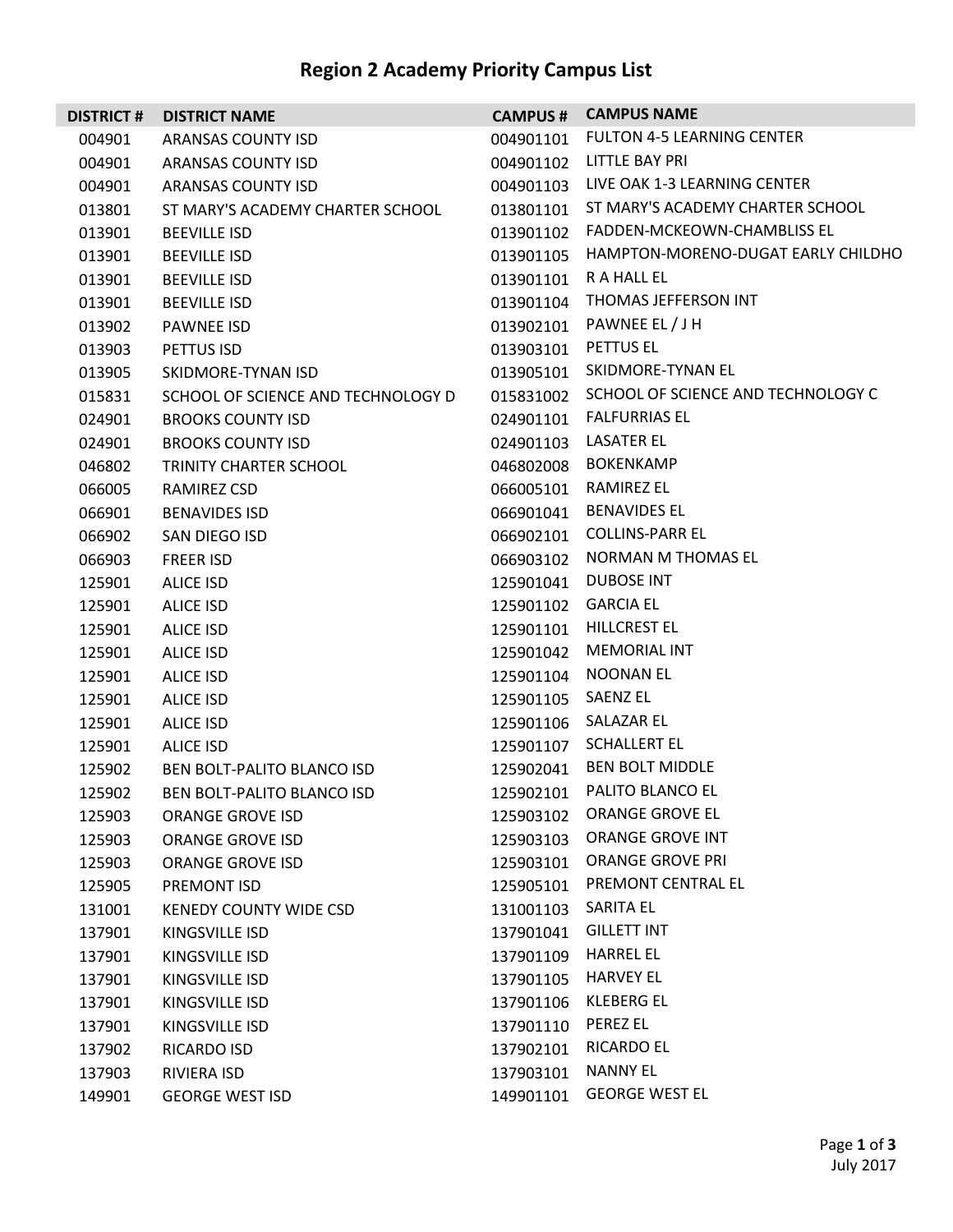## **Region 2 Academy Priority Campus List**

| <b>DISTRICT#</b> | <b>DISTRICT NAME</b>               | <b>CAMPUS #</b> | <b>CAMPUS NAME</b>                 |
|------------------|------------------------------------|-----------------|------------------------------------|
| 149901           | <b>GEORGE WEST ISD</b>             | 149901102       | <b>GEORGE WEST PRI</b>             |
| 149902           | THREE RIVERS ISD                   | 149902101       | THREE RIVERS EL                    |
| 178801           | DR M L GARZA-GONZALEZ CHARTER SCHO | 178801101       | ACCELERATED LEARNING CENTER        |
| 178801           | DR M L GARZA-GONZALEZ CHARTER SCHO | 178801001       | DR M L GARZA-GONZALEZ CHARTER SCHO |
| 178901           | AGUA DULCE ISD                     | 178901101       | AGUA DULCE ELEMENTARY SCHOOL       |
| 178902           | <b>BISHOP CISD</b>                 | 178902101       | <b>BISHOP EL</b>                   |
| 178902           | <b>BISHOP CISD</b>                 | 178902102       | <b>BISHOP PRI</b>                  |
| 178902           | <b>BISHOP CISD</b>                 | 178902103       | PETRONILA EL                       |
| 178903           | <b>CALALLEN ISD</b>                | 178903104       | <b>CALALLEN EAST EL</b>            |
| 178904           | <b>CORPUS CHRISTI ISD</b>          | 178904101       | ALLEN EL                           |
| 178904           | <b>CORPUS CHRISTI ISD</b>          | 178904103       | CALK EL                            |
| 178904           | <b>CORPUS CHRISTI ISD</b>          | 178904146       | <b>CLUB ESTATES</b>                |
| 178904           | <b>CORPUS CHRISTI ISD</b>          | 178904108       | <b>CROCKETT EL</b>                 |
| 178904           | <b>CORPUS CHRISTI ISD</b>          | 178904154       | <b>DAWSON EL</b>                   |
| 178904           | <b>CORPUS CHRISTI ISD</b>          | 178904110       | <b>EVANS SES</b>                   |
| 178904           | <b>CORPUS CHRISTI ISD</b>          | 178904111       | <b>FANNIN EL</b>                   |
| 178904           | <b>CORPUS CHRISTI ISD</b>          | 178904150       | <b>GALVAN EL</b>                   |
| 178904           | <b>CORPUS CHRISTI ISD</b>          | 178904115       | <b>GARCIA EL</b>                   |
| 178904           | <b>CORPUS CHRISTI ISD</b>          | 178904116       | <b>GIBSON EL</b>                   |
| 178904           | <b>CORPUS CHRISTI ISD</b>          | 178904106       | <b>HICKS EL</b>                    |
| 178904           | <b>CORPUS CHRISTI ISD</b>          | 178904117       | <b>HOUSTON EL</b>                  |
| 178904           | <b>CORPUS CHRISTI ISD</b>          | 178904118       | <b>KOSTORYZ EL</b>                 |
| 178904           | <b>CORPUS CHRISTI ISD</b>          | 178904121       | <b>LOS ENCINOS SES</b>             |
| 178904           | <b>CORPUS CHRISTI ISD</b>          | 178904104       | MARY HELEN BERLANGA EL             |
| 178904           | <b>CORPUS CHRISTI ISD</b>          | 178904123       | MEADOWBROOK EL                     |
| 178904           | <b>CORPUS CHRISTI ISD</b>          | 178904124       | <b>MENGER EL</b>                   |
| 178904           | <b>CORPUS CHRISTI ISD</b>          | 178904148       | <b>MOORE EL</b>                    |
| 178904           | <b>CORPUS CHRISTI ISD</b>          | 178904127       | OAK PARK SPECIAL EMPHASIS SCHOOL   |
| 178904           | <b>CORPUS CHRISTI ISD</b>          | 178904130       | <b>SANDERS EL</b>                  |
| 178904           | <b>CORPUS CHRISTI ISD</b>          | 178904132       | <b>SCHANEN ESTATES EL</b>          |
| 178904           | <b>CORPUS CHRISTI ISD</b>          | 178904122       | <b>SHAW SES</b>                    |
| 178904           | <b>CORPUS CHRISTI ISD</b>          | 178904134       | SMITH EL                           |
| 178904           | <b>CORPUS CHRISTI ISD</b>          | 178904054       | <b>STUDENT SUPPORT CENTER</b>      |
| 178904           | <b>CORPUS CHRISTI ISD</b>          | 178904136       | <b>TRAVIS EL</b>                   |
| 178904           | <b>CORPUS CHRISTI ISD</b>          | 178904138       | <b>WILSON EL</b>                   |
| 178904           | <b>CORPUS CHRISTI ISD</b>          | 178904140       | <b>WOODLAWN EL</b>                 |
| 178904           | <b>CORPUS CHRISTI ISD</b>          | 178904107       | WYNN SEALE METROPOLITAN SCHOOL OF  |
| 178904           | <b>CORPUS CHRISTI ISD</b>          | 178904141       | YEAGER EL                          |
| 178904           | <b>CORPUS CHRISTI ISD</b>          | 178904142       | ZAVALA EL                          |
| 178905           | <b>DRISCOLL ISD</b>                | 178905041       | DRISCOLL EL & MIDDLE               |
| 178909           | ROBSTOWN ISD                       | 178909103       | LOTSPEICH EL                       |
| 178909           | ROBSTOWN ISD                       | 178909105       | ROBERT DRISCOLL JR EL              |